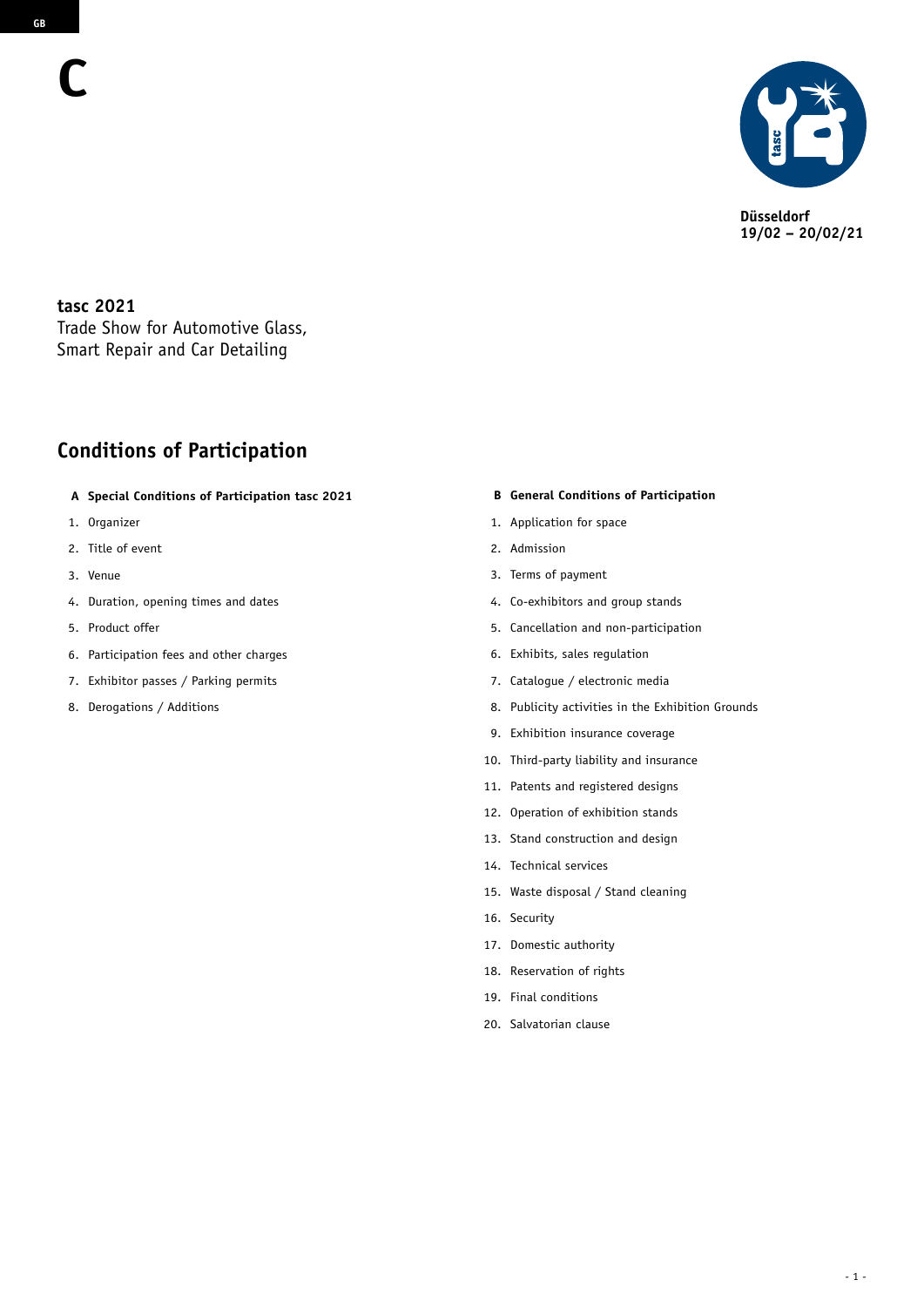# **A Special Conditions of Participation**

## **1 Organizer**

Messe Düsseldorf GmbH Messeplatz Stockumer Kirchstraße 61 40474 Düsseldorf Germany Postal address: P.O. Box 10 10 06 40001 Düsseldorf Germany Telefon: +49 211 4560-01 Telefax: +49 211 4560-668 Internet https://www.messe-duesseldorf.de **(referred to as Messe Düsseldorf in the text)**

## **2 Title of event**

tasc 2021 Trade Show for Automotive Glass, Smart Repair and Car Detailing

# **3 Venue**

Areal Böhler Hansaallee 321 40549 Düsseldorf Germany Kaltstahlhalle

## **4 Duration, opening times and dates**

Start of hall planning: 17/06/20

Stand construction: 17/02 - 18/02/21

Duration: 19/02 - 20/02/21

Opening times: Friday 9 am - 6 pm Saturday 9 am - 4 pm

Stand dismantling: 21/02/21

# **5 Product categories**

The offer only comprises products and services for tasc 2021. Main structures of the offer (Substructures to be found in section B): 1. Automotive Glass

- 2. Smart Repair and Car Detailing (Interior/Exterior)
- 3. Cleaning, Care and Accessories
- 4. Franchising and Workshop Concepts
- 5. Software and Services
- 6. Advertising and Advertising Materials
- 7. Accident Management, Claims Investigation and
- Insurance Companies
- 8. Research and Teaching, Trade Literature, Trade Associations and Organisations
- 9. Safety at Work

Newly manufactured products only will be permitted as exhibits. Secondhand machinery and agents for second-hand machinery will not be admitted to the exhibition.

Exhibitors are required to list on their application form the product codes from the Product categories which correspond with the goods

they intend to show and at the same time to select the appropriate product section. If exhibits fall under more than one product section then these should all be listed on the application form. Only products with a listed product code can be admitted and exhibited. Texts on application forms that deviate from the product codes in the Product categories (Part B of the Exhibitor Invitation) will not be considered.

## **6 Participation fees and other charges**

The following net participation fees have been set for tasc 2021. **System stand – A2**  $\qquad \qquad \in 249.00/m^2$ Space incl. stand fitting Minimum size 9 m² **System stand – S3**  $\qquad \qquad \in 269.00/m^2$ Space incl. stand fitting Minimum size 12 m² **System stand – S1**  $\qquad \qquad \in 279.00/m^2$ Space incl. stand fitting Minimum size 12 m² **System stand – C1**  $\qquad \qquad \in \quad 289.00/m^2$ Space incl. stand fitting Minimum size 20 m² **Space without stand fitting**  $\epsilon$  199.00/m<sup>2</sup> Raw space only Minimum size 18 m²

#### **Co-exhibitor fee (Fee for possible displays**  and presentations)  $\epsilon$  1,050.00

1 co-exhibitor from 15 m² booked by principal exhibitor. 2 co-exhibitors from 18 m² booked by principal exhibitor. Max. 2 co-exhibitors.

| Withdrawal fee before admission                                                 | € 1,800.00   |
|---------------------------------------------------------------------------------|--------------|
| Media fee                                                                       | $∈$ 170.00   |
| Additional exhibitor passes                                                     | € 30.00/each |
| We charge a fee of $\epsilon$ 50.00 for each invoice revision requested by you. |              |

The media fee to be paid by every exhibitor serves the publishing of the exhibitor data in the electronic media and possibly other media along with use of the event's Internet page by the exhibitors. The details of the media flat rate can be found on the registration forms.

Participation fees include 2 admission tickets for exhibitor parties or similar events. The organizer points out that additional tickets can be purchased at a charge via the Service Manual.

The price of each service can be found at the Service Manual. An advance payment for these services (see clause 14 part 5 of the General Terms and Conditions) will be charged on the basis of the amount charged for the last event. Exhibitors who did not participate in the latest event shall have to make such advance payment in the amount of  $\epsilon$  25.00 per square metre. After-fair settlement of accounts shall be based on services actually ordered.

An additional charge of  $\epsilon$  0.60 per m<sup>2</sup> is levied as a contribution to the Confederation of German Trade Fair and Exhibition Industries (AUMA).

The regular minimum stand space is 9 m². Smaller areas are possible only if they become available during hall planning. Space will be provided in units of a square metre. Part of a square metre will be charged as a full unit. In computing the charge for space that is not rectangular, the area making up a rectangle will be included. Projections, pillars, columns and space for installation connections will all be included in space costs.

#### **The participation fee does not include any stand partitions.**

The participation and all other charges will be calculated in Euro. These are net prices which means they do not include VAT and/or other charges for Goods and Services. Such taxes, fees or duties - if applicable – shall be borne and paid by the exhibitor in addition to the contract price as stated. The Exhibitor will effect all payments due hereunder without holding of, deduction for or on account of any present or future taxes, duties, assessments or governmental charges of whatever nature imposed or levied by any governmental authority in connection with this Agreement. If the exhibitor becomes obligated by law to make such withholding or deduction at source, the exhibitor will pay to Messe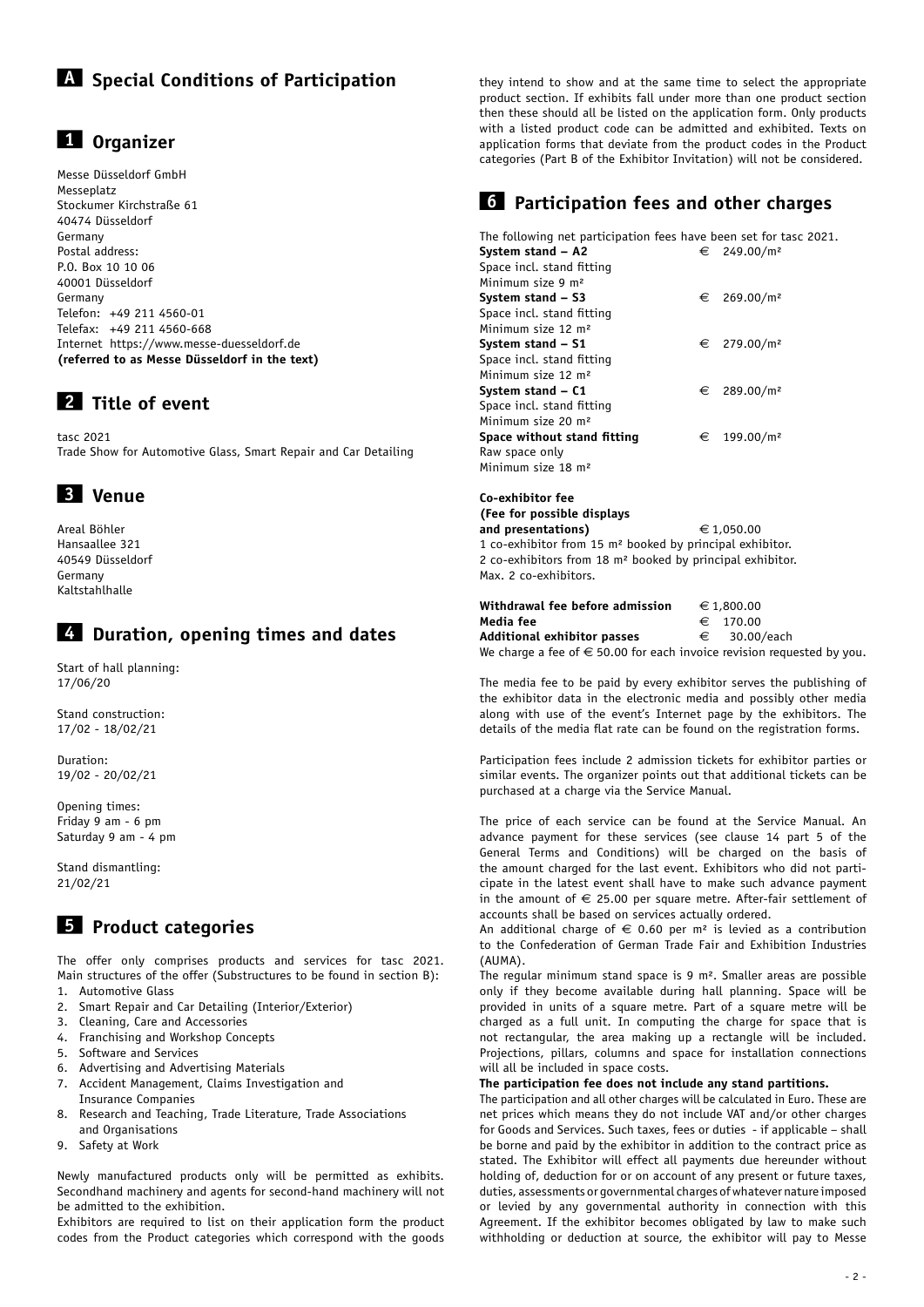Düsseldorf GmbH such additional amounts as may be necessary to enable Messe Düsseldorf GmbH to receive on the due date a net amount equal to the full amount which it would have received the payment has not been subject to the taxes. The exhibitor shall promptly pay all of the taxes, deductions and withholdings and shall not later than eight business days after receiving the same, furnish Messe Düsseldorf GmbH with such certificates, receipts or other documents confirming receipt by the competent authority of such payments.

### **7 Exhibitor passes / Parking permits**

The exhibitor passes are exclusively for the exhibitor, his/her stand staff and representatives. In the case of misuse the passes will be withdrawn without replacement.

Every exhibitor will receive 2 exhibitor passes, free of charge. Additional exhibitor passes for which the exhibitor will be invoiced can be ordered from Messe Düsseldorf in due course.

Each exhibitor pass comes with one parking voucher for the duration of the trade show as a service, care of the organizer. By purchasing additional exhibitor passes customers also acquire additional parking vouchers. The organizer points out that parking vouchers can also be purchased from the parking lot operator direct subject to free spaces available on site.

2 exhibitor passes, free of charge, will be made available to each co-exhibitor on payment of the co-exhibitor fee.

# **8 Derogations / Additions**

Notwithstanding the Conditions of Participation Paragraph 6, Section 2 shall not apply.

The law of the Federal Republic of Germany is applicable.

The German text is binding.

Düsseldorf, March 2020 Messe Düsseldorf GmbH

### **B Conditions of Participation General Section**

## **1 Application for space**

Applications for space shall be made in duplicate, using only the enclosed form, acknowledging the Conditions of Participation and the subsequently issued Technical Regulations. Completed and officially signed application forms should be sent to

Messe Düsseldorf GmbH Postbox 10 10 06

40001 Düsseldorf

Germany.

Exhibits must be annotated with the corresponding code number according to the List of Exhibits and for machinery and installations weight and height must be supplied. To ensure accurate representation Messe Düsseldorf may request that brochures and product descriptions be submitted.

Applications made subject to conditions or reservations cannot be taken into consideration.

Every endeavour will be made to meet requests for specific sites, but such requests cannot be recognised as a condition for participation. No undertaking can be given with respect to exclusion of competitors. The application is binding on the applicant, irrespective of whether it is accepted by Messe Düsseldorf or not.

The application will only be considered effected once it has been received by Messe Düsseldorf and it is then binding until admission or final non-admission. Receipt of application and if applicable the deposit cheque will be acknowledged.

Express reference is made to the data protection regulations of Düsseldorf Fair (see www.messe-duesseldorf.de).

#### **Start of hall planning see section 4 of part A, Special Conditions of Participation.**

Any applications received after this deadline may be put on a waiting list, should the areas for which an application was made be overbooked.

The VAT ID No. to be stated by the exhibitor (for exhibitors applying from the EU) or verification of the entrepreneur certificate (for applicants from non-EU-countries) is necessary for purposes of VAT classification of the applicant. The applicant provides assurance that the VAT ID No. or the entrepreneur certificate along with classification for his corporate sector is correct and valid. He is obliged to immediately inform the trade fair company of any changes in this respect. The VAT ID No. or sub-certificate is used by the applicant for participation at the event, it is also used for all other business and transactions between the applicant and trade fair company.

## **2 Admission**

Exhibitors at the event are the manufacturers of the products. Trading companies will only be admitted if they can provide proof from the manufacturer that they are authorised to display and sell those particular products and services at the show, i.e. the manufacturing company cannot exhibit in addition. This is to preclude the possibility of the same product being exhibited twice.

In principle, only those exhibitors are admitted whose registered exhibits and services are in accordance with the event's List of Exhibits and meet the requirements stated in paragraph 1. The decision as to whether an exhibitor or exhibits can be admitted rests with Messe Düsseldorf, if necessary after consultation with the Admissions Committee. A legal claim for admission does not exist. Exhibitors who have not fulfilled their financial obligations to Messe Düsseldorf or have contravened the Conditions of Participation, the Technical Regulations or legal requirements can be excluded from participation.

Exhibitors will receive written confirmation that they have been admitted with their products. Such confirmation will be sent by Messe Düsseldorf either by surface mail or electronically, at its discretion, and applies only to the designated exhibitor.

Messe Düsseldorf reserves the right to cancel a stand booking approved on the basis of misleading or false information or if the requirements for participation are no longer met or the booking is no longer in accordance with the admission regulations. If the allotted space is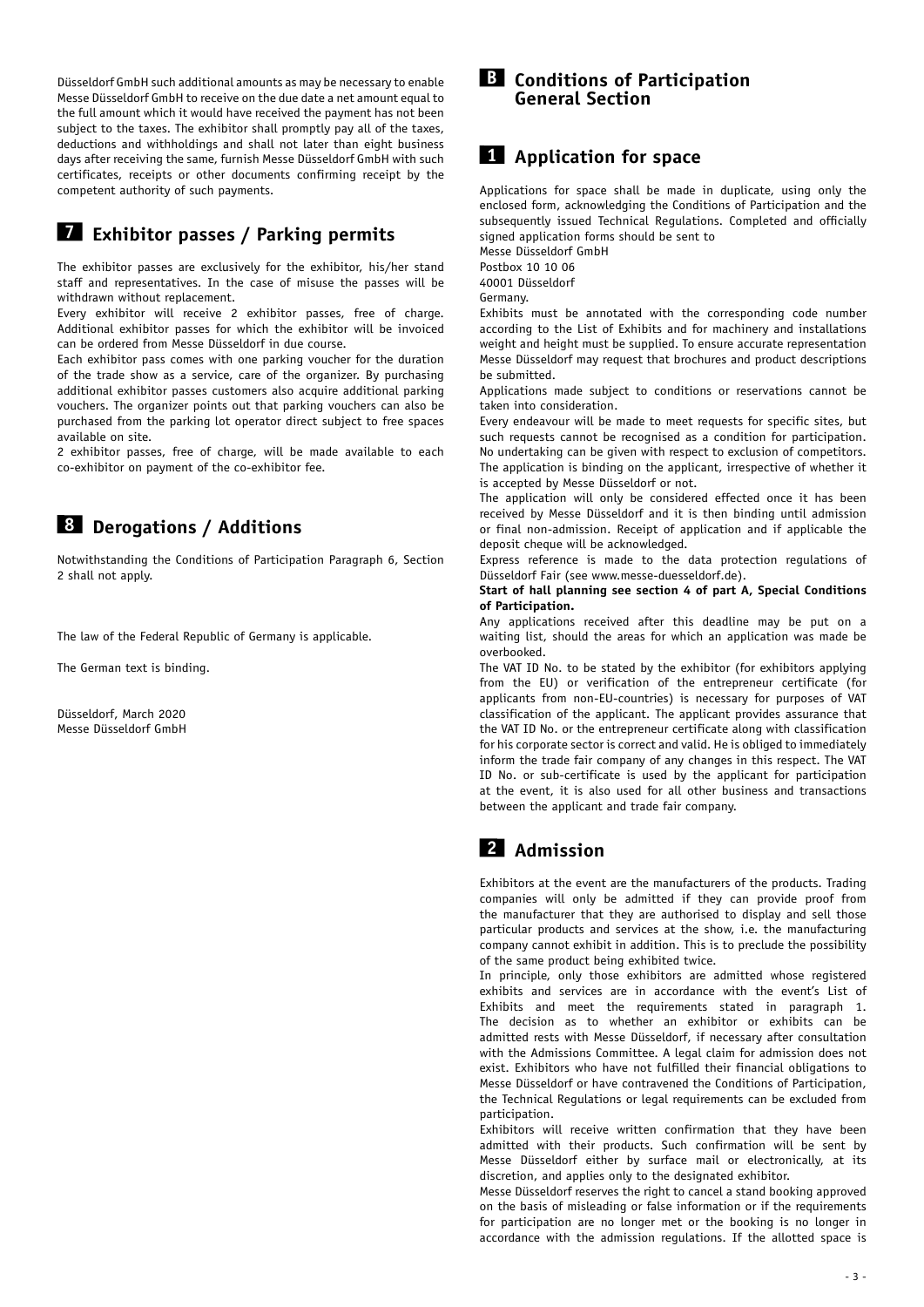not available for reasons beyond the control of Messe Düsseldorf the exhibitor may claim a refund of the space rental cost; no claims for damage will be entertained.

Messe Düsseldorf may, if required by circumstances and specifying its reasons for doing so, and bearing in mind what is reasonable for the exhibitor, deviate from the notice of admission by allocating space in another position or reducing or increasing the stand size. It reserves the right to alter entrances and exits to and from the exhibition grounds and the halls, as well as throughways between halls.

## **3 Terms of payment**

The invoice for participation charges will be sent to the exhibitor together with, or subsequent to, the confirmation of admission and the allocation of space. If an exhibitor chooses electronic invoicing, then the invoice is sent to the email address specified by the exhibitor in electronic form (i.e. by email with a PDF attachment) and without encryption. The invoice is considered to have been delivered to the exhibitor when the email has reached the exhibitor's domain (i.e. its email account with the internet provider). The exhibitor must ensure that its inbox is checked at regular intervals and that the technical requirements for the receipt of emails are available. If the exhibitor's relevant email address changes, then the trade fair operator must be notified immediately. If the trade fair operator suffers loss or damage due to faulty or missing technical requirements and/or due to the exhibitor's failure to notify the trade fair operator of a new email address, then the exhibitor shall be liable to the trade fair company for compensation. All complaints must be submitted in writing immediately upon receipt of the invoice. Objections raised at a later date shall not be taken into consideration.

Upon receipt of the invoice for participation charges issued by Messe Düsseldorf it is payable immediately without deduction. Invoices for miscellaneous services or supplies ordered separately are payable with immediate effect, i.e. usually before the relevant show commences, but at the latest at the time the service is provided or the items supplied.

If the exhibitor gives instructions to render accounts to a third party, the exhibitor still remains the debitor.

Remittances should be endorsed with the invoice number, marked the event and made payable to:

Messe Düsseldorf GmbH Postbox 10 10 06 40001 Düsseldorf Germany and paid into one of the following bank accounts:

**Deutsche Bank AG** Düsseldorf IBAN: DE66 30070010 0164141400 BIC-Code: DEUTDEDD

**Commerzbank AG** Düsseldorf IBAN: DE05 30080000 0211279600 BIC-Code: DRESDEFF300

**Stadt-Sparkasse** Düsseldorf IBAN: DE94 30050110 0010117950 BIC-Code: DUSSDEDDXXX

#### **HSBC Trinkaus & Burkhardt**

IBAN: DE64 30030880 0240065053 BIC-Code: TUBDDEDD

#### **Postbank AG** Köln

IBAN: DE67 37010050 0002485508 BIC-Code: PBNKDEFF370

All invoices not paid within 30 days of the due date specified on the relevant invoice shall incur penalty interest of 9 percentage points above the base lending rate applicable at the time. If the exhibitor does not effect payment by the date specified (even where stand space has been partially paid), Messe Düsseldorf may cancel the entire allocated stand space and dispose of it else-where.

Section 5 of the Conditions of Participation is applicable with regard to refunding.

For all outstanding liabilities, Messe Düsseldorf may retain the stand equipment and products of the relevant exhibitor as security. Sec. 562a paragraph 2 of the German Civil Code (BGB) does not apply where there is insufficient security. If payment is not made within the stipulated period Messe Düsseldorf is entitled, after written notification, to sell the retained items at their discretion. Messe Düsseldorf is not responsible for damage to and/or loss of the retained items, other than in the case of wilful intent or gross negligence.

### **4 Co-exhibitors and group stands**

Without the prior consent of Messe Düsseldorf, exhibitors are not permitted to give their allotted stand either fully or in part to a third party, whether for payment or free of charge. Products or companies other than those specified on the admission slip cannot be advertised on the stand.

Permission to accept co-exhibitors will be given only upon application in writing by the exhibitor to Messe Düsseldorf. The co-exhibitor is liable to the same conditions as the main exhibitor. Any co-exhibitor shall have to pay to the Messegesellschaft the co-exhibitor fee stipulated as well as a non-recurrent lump sum covering advertising costs as well as a media fee. The main exhibitor will, however, always be liable for the payment of the co-exhibitor's fee. If a coexhibitor is admitted without the consent of Messe Düsseldorf, Messe Düsseldorf will have the right to cancel the contract with the main exhibitor without further notice and to clear the stand at the exhibitor's cost. The exhibitor waives the rights of un-warranted interference. The exhibitor will have no right to claim damages.

Co-exhibitors are all exhibitors who are represented on a stand with their own staff and own exhibits alongside the main exhibitor. Companies with close economic or organisational ties are also classified as co-exhibitors. Company representatives will not be admitted as co-exhibitors. Addi-tionally represented companies are classified as those whose exhibits are shown by the exhibitor. Manufacturers of such equipment, machinery or other products which are necessary for the demonstration of an exhibitor's products are not regarded as co-exhibitors or as additionally represented companies.

In accordance with the admissions regulations co-exhibitors can be entered into the catalogue with their full address provided all fees have been paid and the necessary documents have been received by the specified deadline. Messe Düsseldorf can authorise group stands provided they are in keeping with the overall pattern of the event. Exhibitors on group stands are subject to all regulations. If a stand is allocated to two or more companies, each company will be jointly and severally liable to Messe Düsseldorf. Companies on a joint stand should nominate a common representative on the application form.

## **5 Cancellation and non-participation**

Applications can be withdrawn up until admission. A withdrawal fee (see Section 6 of the Special Conditions of Participation) plus sales tax is payable. In the event of this being contended the applicant must prove that the withdrawal fee he is asked to pay is too high. Following admission, the exhibitor shall not be entitled to rescind the contract nor to reduce the stand area. The participation charges shall be payable in full together with any costs actually entailed. Should Messe Düsseldorf make alternative use of unoccupied areas to improve the general appearance of the show, the exhibitor who reserved the space shall not be released from his financial obligations. If the exhibitor decides not to occupy the stand space allocated to him, If the exhibitor decides not to occupy the stand space allocated to him, and this space can be rented to another party by the fair company (no occupation on swap basis), then the exhibitor must pay 25% of the participation charge, at least however the amount according to Item 6, Section 1 of the Special Conditions of Participation. The exhibitor reserves the right to furnish evidence that the costs required of him are too high. Should a co-exhibitor fail to participate, the co-exhibitor's fee shall be payable in full. The cancellation and non-participation of a main exhibitor automatically results in the exclusion and cancellation of admission for the co-exhibitor.

If insolvency proceedings are pending against an exhibitor's assets, or if such proceedings have been suspended due to inadequate assets, Messe Düsseldorf shall be entitled to cancel the contract without further notice. The exhibitor must inform Messe Düssel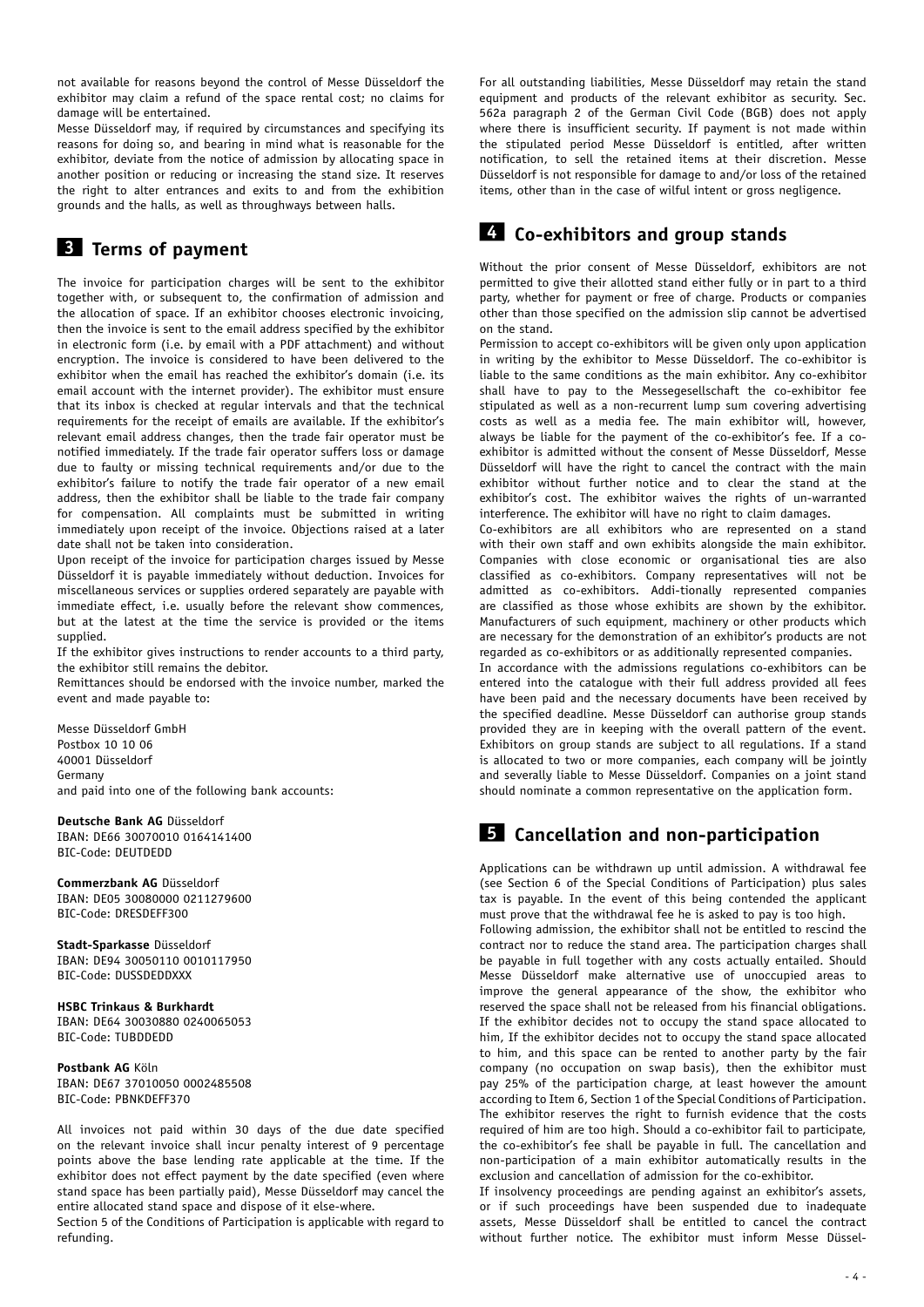dorf immediately and in any case if such proceedings have been initiated. The paragraphs above apply accordingly for any payment liability.

Ordered stand construction services can be cancelled free of charge until admission for the event has been granted. From that moment onwards we shall charge a cancellation fee of  $\epsilon$  250 for stand construction. Stand construction orders cancelled up between 4 and 2 weeks prior to the beginning of the event will be charged at 50% of the contract sum. After that date we will charge 95% of the contract sum.

### **6 Exhibits, sales regulation**

Products or services not included on the admission document cannot be exhibited or offered for sale. Messe Düsseldorf has the right to remove non-approved exhibits at the cost of the exhibitor. The operation and demonstration of exhibits can only be carried out within the framework of accepted standards. Please display the CE-mark where appropriate. Products and exhibits with flammable contents are allowed on the stand only if the quantity falls within the approved limit (Messe Düsseldorf).

Distribution shall only be allowed on the stand area as registered. The exhibitor is only permitted to accept orders for/sell/advertise those exhibits/services which are listed on the admission document. Exhibits may not be removed from the stand until after the event has ended. Selling from the stand prior to the end of the show is not permitted.

Exhibits may not be removed during the exhibition. Also, legal provisions in force (in particular, such as the law on the marking of prices) shall have to observed.

The special legal requirements in the Federal Republic of Germany must be adhered to when marketing and exhibiting certain products, e.g. drugs.

### **7 Catalogue / electronic media**

The Exhibitors' Directory is published by the Trade Fair Venue Operator. It is issued in electronic form on the internet.

The following services are covered by the general media fee listed in section 6 of the Special Terms and Conditions of Participation:

Exhibitors (contractual partners) are entered in the printed version of the Exhibitors' List and on the Internet with their basic data mentioned in the registration: company name, street, post code and city, country as well as stand number.

The publication of further details is subject to additional fees. Such further entry and insertion options will be communicated to exhibitors by the Trade Fair Venue Operator or an instructed thirdparty in detail and in good time.

No liability is accepted for damage arising from faulty or incomplete entries or for entries that have not been made; neither is liability accepted for entries that have not been included or which have been removed because the presence of malware has been indicated. The content of an entry and any possible resulting damage shall be the liability of the ordering party.

## **8 Publicity within the Exhibition Grounds**

Exhibits and the distribution of leaflets and promotional material shall be confined to the exhibitor's own stand area and are not permissible in the hall aisles or elsewhere in the exhibition grounds. Please see the Exhibitor Service Manual for information on advertising in the exhibition grounds. Publicity shall be confined to the promotion of the exhibitor's products and shall not be in breach of statutory regulations or good taste, nor shall it be of an ideological or political nature. Certain forms of advertisements implying comparison or superiority are not allowed in Germany.

Special regulations controlling advertising in the product groups exhibited must be observed.

Messe Düsseldorf reserves the right to prohibit the display or distribution of advertising matter that could give rise to offence and to confiscate existing stocks for the duration of the event.

Optical, mobile and acoustic publicity aids and product presentations are permitted providing they do not disturb neighbouring

exhibitors or render inaudible the public address system in the halls. If these regulations are infringed Messe Düsseldorf has the right to intervene and demand immediate modification. The approval and payment of fees may be required by GEMA (equivalent of the Performing Rights Society) for musical performances of any kind: **GEMA – www.gema.de**.

In order to use private radio and/or television channels and additional documentation of channels represented by VG Media, permission must be obtained from **VG Media** (Gesellschaft zur Verwertung der Urheber- und Leistungsschutzrechte von Medienunternehmen mbH – the company for the use of copyrights and performance protection rights of media companies) **– www.vg-media.de**.

The copyright laws must be observed.

### **9 Exhibition insurance coverage**

#### Exclusion of liability

Messe Düsseldorf has drawn up a basic contract that covers all reasonable insurable risks at an exhibition such as fire, lightning, explosion, storm, burglary, theft, breakage, leakage and water damage, including risks during the delivery and removal of exhibits.

Exhibitors who do not avail themselves of the insurance cover offered by the basic contract or fail to do so in time, forfeit the right to claim against Messe Düsseldorf for damages that would have been covered if the proposed insurance had been taken out. The same applies to exhibitors who have applied for insurance cover according to the basic contract, but who were unable to obtain any or sufficient insurance cover due to under-insurance, infringement of contractual obligations or delayed payment of premiums. All damages and losses must be reported immediately to the police, the insurance company and Messe Düsseldorf.

Messe Düsseldorf accepts no responsibility for looking after exhibits and stand fittings and expressly excludes all liability for any loss or damage. This exclusion of liability is in no way limited by the security services provided by Messe Düsseldorf.

Messe Düsseldorf, via a basic contract, also offers exhibitors insurance against cancellation of a show. It covers the costs of the exhibitor for participating in the show inasfar as such participation has to be cancelled, curtailed or amended due to an occurrence which is insured.

Under the terms of this basic contract, exhibitors can obtain cover, at their own expense, for risks during participation at the event. A corresponding form is available to the exhibitor in the ServiceManual.

The Messegesellschaft shall only be liable for damages other than those arising by injuries to life, body, or health if these shall be due to intentional or grossly negligent action or culpable violation of an essential contractual duty by the Messegesellschaft or by any of the persons employed by it in performing such essential contractual obligation. In case of a negligent violation of an essential contractual obligation, liability of the Messegesellschaft shall be limited to contract-typcial and foreseeable damage. Any liability for compensatory damages beyond that shall be excluded.

No reduction of compensation or damages can be entertained which arise as a result of rooms or items designated for use no longer being available.

### **10 Third-party liability and insurance**

Messe Düsseldorf has adequate insurance cover for its statutory liability. The General Insurance Conditions for Liability Insurances (AHB) shall apply. The liability insurance covers only those damages and injuries sustained by third parties. Moreover, the cover does not include damages or injuries sustained in cafes or restaurants within the exhibition grounds or at special shows or events not organised by Messe Düsseldorf.

The exhibitor is responsible for providing sufficient insurance cover for his/her own liability. If the exhibitor has no insurance cover for exhibition participation via his/her company insurance, he/she may at his/her own cost obtain cover for liability insurance under the terms of the basic Messe Düsseldorf contract. A corresponding form is available to the exhibitor in the ServiceManual.

The exhibitor is liable for damages incurred by third parties employed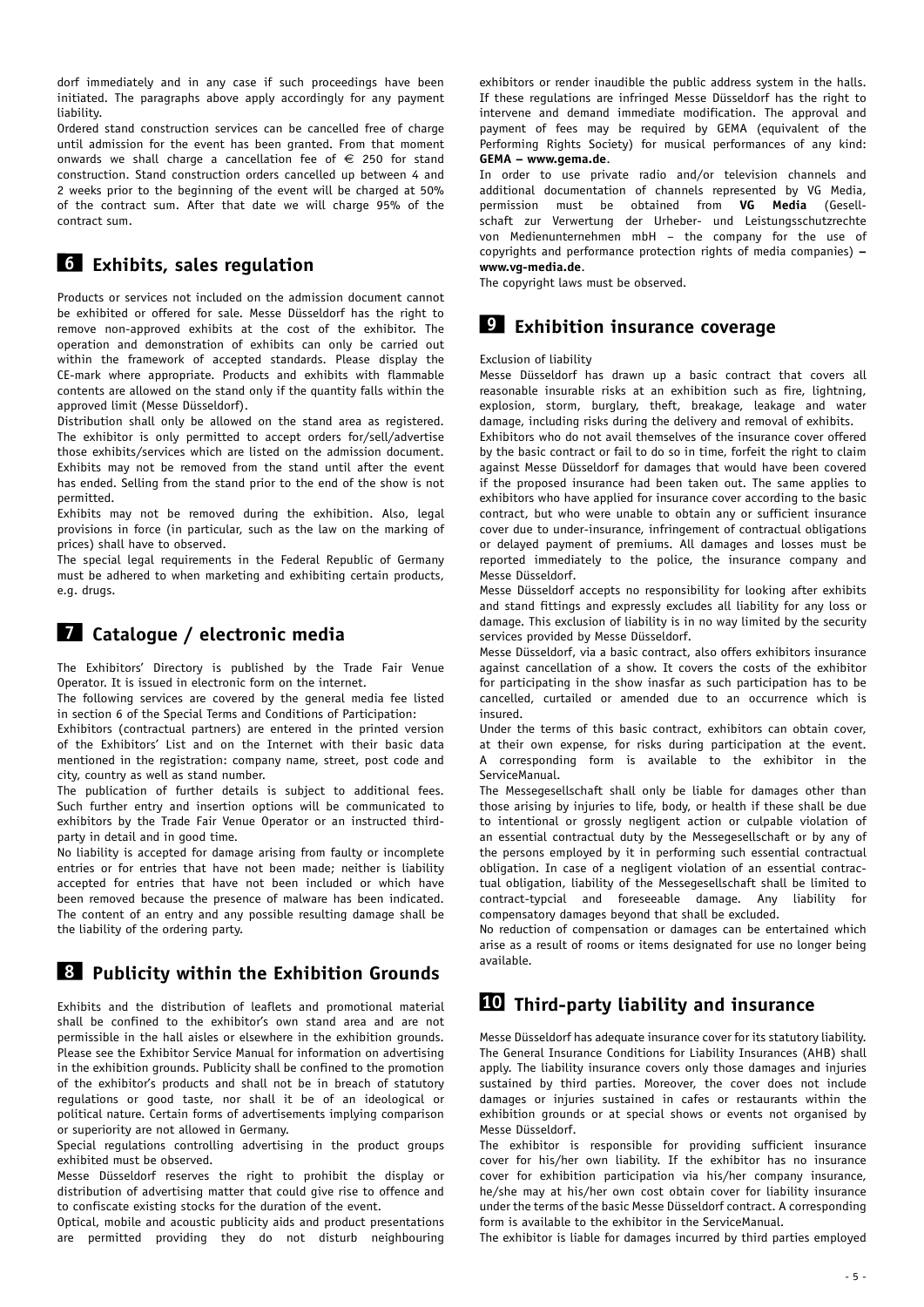by or acting on behalf of the exhibitor in the same way as those of his/her own making.

## **11 Patents and registered designs**

The protection of inventions, samples and trademarks is determined by the legal regulations in Germany. There is no special exhibition protection. On the other hand, neither is there any exemption from the German regulations or the rights of third parties mentioned therein. Patent registrations should be submitted to the Patent Office before the start of the trade fair. Violations of all legal provision in force entitle the trade fair company to exclude the exhibitor from the event.

Messe Düsseldorf endeavours to support exhibitors in their claim for exhibition protection for material and tasting samples under the law within the Federal Republic of Germany for a period of 6 months from the start of the exhibition. For this purpose the legal department of Messe Düsseldorf issues a certificate during the event to the effect that the exhibit for which the protection is sought has been displayed.

Applications should be sent to Messe Düsseldorf enclosing a detailed textual description and a technical drawing, both in duplicate.

## **12 Operation of exhibition stands**

During the exhibition opening hours the stand must be manned by a sufficient number of staff and should be accessible to visitors. Exhibitors have no right of access to other stands outside the official opening hours, unless permission has been obtained from the stand exhibitors. Exhibition stands must be operated in accordance with the legal conditions and administrative guidelines.

## **13 Stand construction and design**

To ensure a good overall impression Messe Düsseldorf has devised guidelines regarding the standard of stand construction and design. The specifications are contained in the Technical Regulations which are binding for exhibitors and stand contractors. Messe Düsseldorf reserves the right to give the necessary instructions on (e.g. on the intallation of floor coverings or stand stand partitions). Additional charges may be levied depending on the stand construction (see participation fees).

For both exhibitors and stand contractors the Technical Regulations constitute an integral part of the contract. These are available in the currently valid version on request, subject to subsequent modifications, and become binding for the event.

In order to present an attractive optical general impression to visitors, all exhibitors shall be obliged to put out flooring material for the entire stand area.

Additionally, stand partitions of stand shall have to be papered.

The stand construction work undertaken by the exhibitor shall conform with the statutory requirements and with the regulations laid down by the local authorities.

# **14 Technical services**

Messe Düsseldorf provides for the general heating, air-conditioning and lighting in the halls.

Charges for the connection of water, electricity, compressed air and telecommunications to individual stands as well as the charges for consumption and all other services will be invoiced directly to exhibitors (main exhibitor on stand).

Messe Düsseldorf will require appropriate payment in advance.

All such installations on the stands shall be undertaken solely by Messe Düsseldorf. Installation work within the stand area may be carried out by outside contractors whose names shall be provided to Messe Düsseldorf if so requested. Messe Düsseldorf is entitled to inspect the installations but is under no obligation to do so.

The exhibitor is liable for damage caused by installation work. Installations, machines and equipment that are not approved, do not conform to local official regulations or consume more energy than specified may be removed at the expense of the exhibitor. The

exhibitor shall be liable for all damages resulting from uncontrolled use of energy. Messe Düsseldorf can only be held responsible for loss and damage resulting from the disruption of power supplies in accordance with para. 6 AVBElt (Statute for general regulations concerning the electricity supply of tariff customers), § 18 NAV and para. 6 AVBWasserV (Statute for general regulations concerning the supply of water).

## **15 Waste disposal / Stand cleaning**

Exhibitors and their contractors are responsible for the removal of their own refuse inasfar as this is not covered by the flat rate costs for waste disposal*.* Information on the different options for waste disposal at the exhibition complex is given in the Technical Regulations.

Messe Düsseldorf arranges for the cleaning of the Exhibition Centre, the halls and the aisles. The exhibitor is responsible for ensuring that his/her stand is cleaned daily, before the trade fair opens. Only companies appointed by Messe Düsseldorf can be employed for stand cleaning, unless the cleaning of the stand is carried out by stand personnel.

## **16 Security**

The general security of the Kaltstahlhalle, Areal Böhler is the responsibility of Messe Düsseldorf. During the structure time and the discharge time a general supervision exists. Security begins on the first day of the build-up period and ends in the last hour of the final break-down day. Messe Düsseldorf is empowered to take any necessary security measures.

Security of exhibitors' own belongings must be organised on an individual basis. The responsibility of Messe Düsseldorf for general security does not affect their exemption from liability for damage to property and personal injury. Individual security may only be carried out by the security company appointed by Messe Düsseldorf.

## **17 Domestic authority**

Messe Düsseldorf has full authority within the grounds of the exhibition centre for the duration of the event from the start of the build-up period to the end of the break-down period. Messe Düsseldorf reserves the right to issue instructions. Any provisions deriving from the Technical Guidelines and from the specific conditions for participation, if applicable, regarding sanctity of the home shall have to be respected under all circumstances. Animals are not admitted into the grounds of the exhibition centre and photography is not permitted. Messe Düsseldorf reserves the right to have photographs, drawings and films produced of exhibitor activities, exhibitor structures and stands and the exhibits themselves, and to use them for advertising purposes and for press publications; the exhibitor does not have the right to raise any objection. This also applies to pictures taken by the press with the permission of Messe Düsseldorf.

## **18 Reservation of rights**

Messe Düsseldorf has the right to postpone, curtail, extend, temporarily close, partially or completely, or cancel the trade fair, should it be necessary, for reasons beyond their control, and taking into consideration the interests of the exhibitors in so doing.

In such justifiable, exceptional circumstances, as in all cases of force majeure, exhibitors shall not be entitled to rescind their contract, claim damages nor reduce the participation charges. If the event does not take place for the afore-mentioned reasons, exhibitors may be charged up to 25% of the participation charges to cover general costs. A larger amount may be demanded from individual exhibitors if they have given instructions for extra work to be carried out on their behalf.

If Messe Düsseldorf is responsible for the cancellation of the event, no participation charges will be payable. Messe Düsseldorf will entertain no claim for damages.